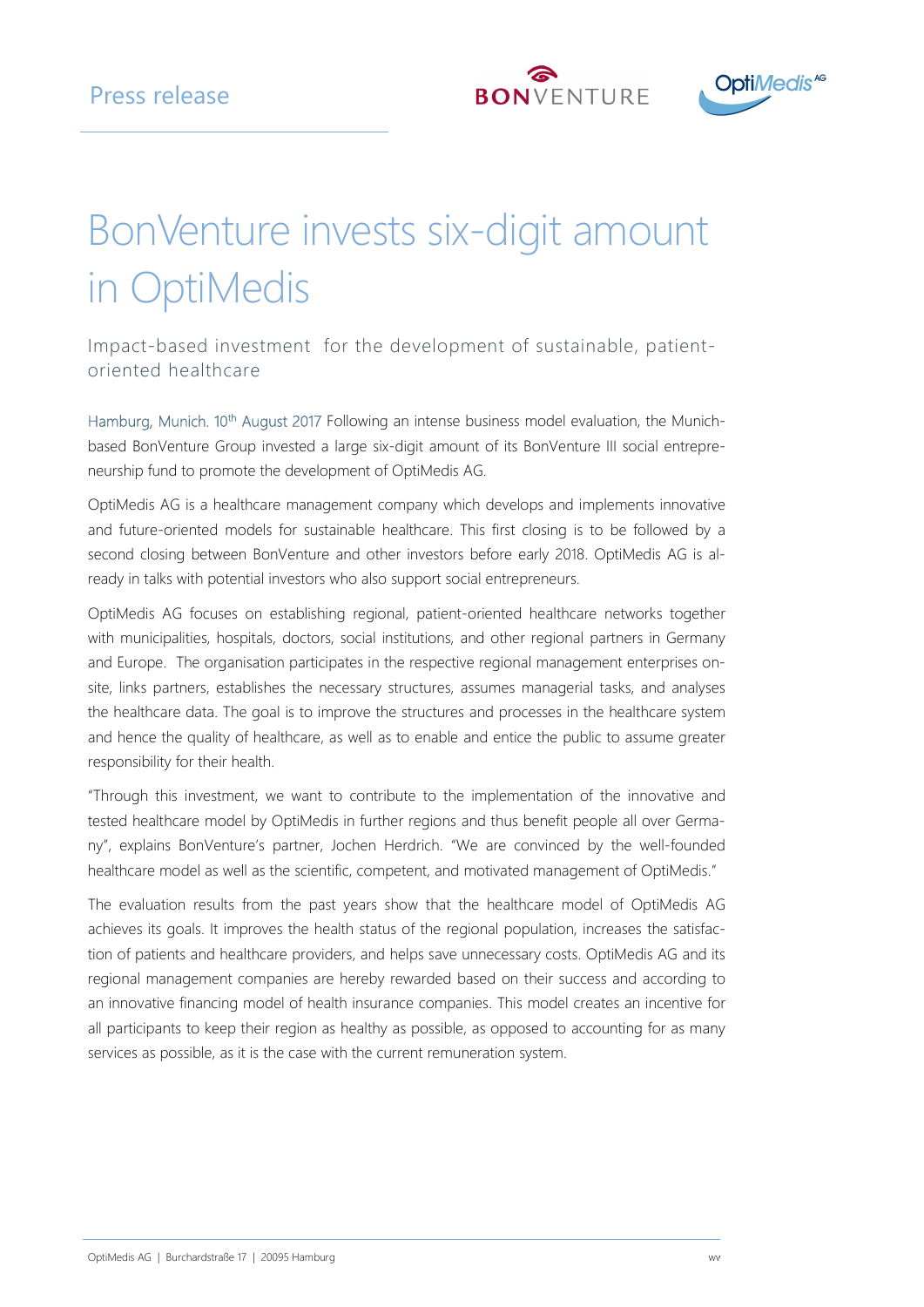## Press release





### Growth plans: scale-up of the healthcare model, expansion of the healthcare research, development of a digital & health innovation centre

BonVenture's investment has taken OptiMedis AG into a new growth phase. "This investment, together with other planned investments, will help us prepare the scale-up of our care model in Germany and in Europe at large, further expand the analysis of healthcare data for health insurance companies, universities, and medical networks, as well as establish a digital & health innovation centre for evaluation of innovations in the healthcare sector", explains Dr. h. c. Helmut Hildebrandt, founder and chairman of the management board of OptiMedis AG.

The most popular engagement of OptiMedis AG is "Gesundes Kinzigtal" in Southern Baden (www.gesundes-kinzigtal.de). Here, the integrated healthcare system has been running successfully for ten years and has enjoyed international recognition as a flagship project. Since January 2017, OptiMedis AG has been working to establish the "Gesundheit für Billstedt/Horn" healthcare network in two socially disadvantaged districts in Hamburg (www.gesundheit-bh.de). The project is funded by the innovation fund of the Joint National Committee and evaluated scientifically just like "Gesundes Kinzigtal". OptiMedis AG has also established joint ventures in other European countries – the Netherlands (www.optimedis.nl) and England (www.optimediscobic.co.uk) – with more to come.

Characters: 3882 characters (incl. spaces)

#### Contact – OptiMedis AG for investors

Dr. Alexander Pimperl Vice Chairman of the Board

Telephone: +49 40 22621149-49 Mobile: +49 172 5279355 Email: a.pimperl@optimedis.de

#### Press images

This press release as well as printable press images from the board of directors of OptiMedis AG and the BonVenture partner, Jochen Herdrich, can be downloaded in the newsroom.

#### About OptiMedis AG

OptiMedis AG is a healthcare management company which specializes in the establishment and running of innovative healthcare systems. Together with service providers and health insurance companies, it develops tailor-made solutions for integrated (full) health cover of entire populations, focusing on close networking, prevention, and performance-based remuneration. It also analyses data from health insurance companies as well as from other sources and processes these